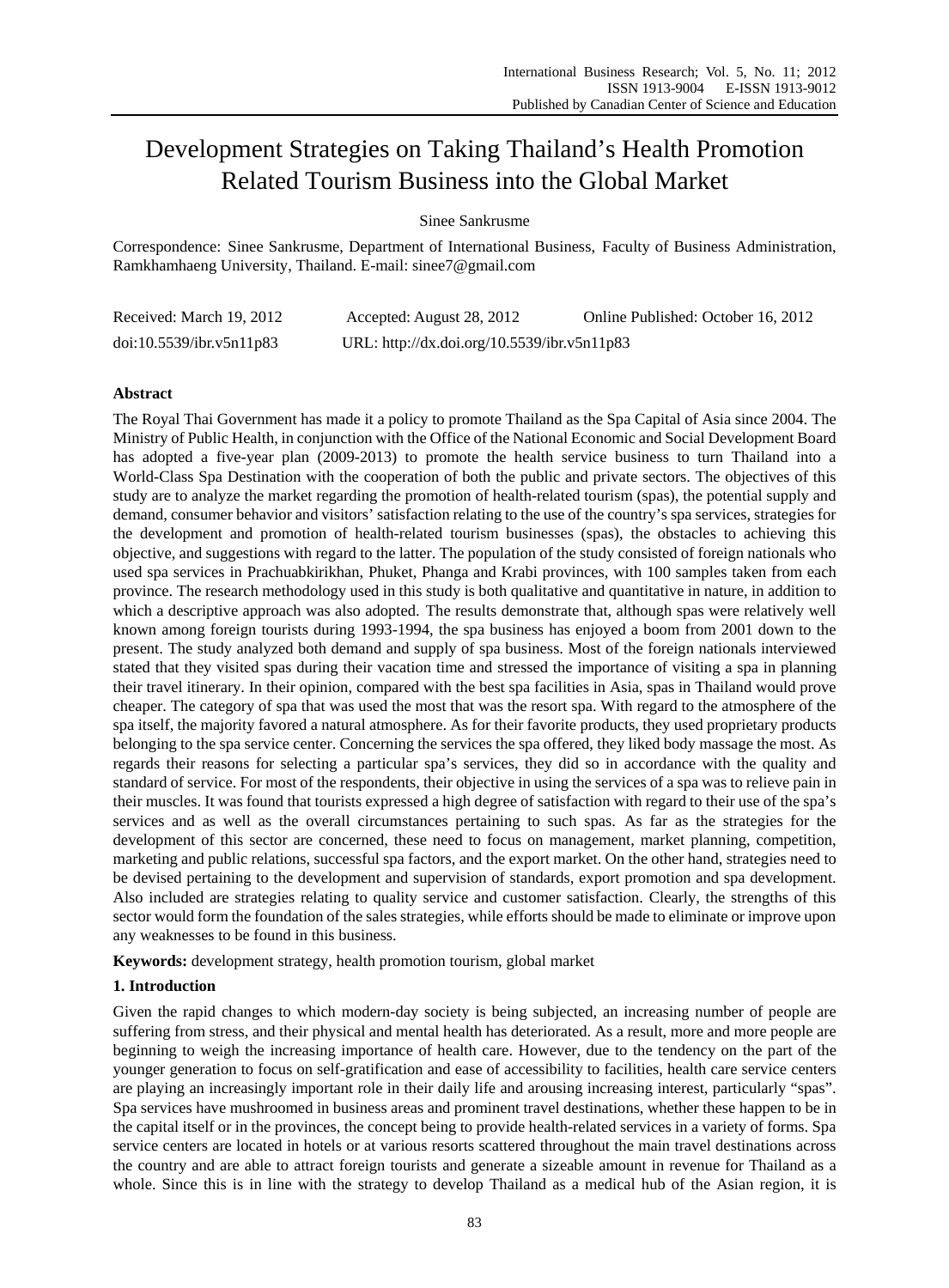appropriate, therefore, to study the adoption of an appropriate business development plan.

## **2. Objectives**

- 1. To study the market with regard to the promotion of health-related tourism businesses (spas)
- 2. To study the potential regarding supply and demand
- 3. To study the behavior of consumers and their satisfaction with regard to using spa services
- 4. To study development strategies relating to the promotion of health-related tourism businesses (spas)
- 5. To study the obstacles facing such businesses and make pertinent suggestions in this regard

#### **3. Literature Review**

Due to people worldwide wish a good health, less stress and happiness in their life, health promotion tourism is then being one of alternatives to service tourists. It, later, creates the growth of various businesses, for instance, spa business. Therefore, there are many spa businesses which increase revenue to Thailand. This causes researchers being interested in the study of spa businesses in order to develop Thailand's health promotion tourism to meet universal standard. Mhunkham (2008) – Since Thailand's policy determines to push Thai spa as "Spa of Asia" Spa, therefore, creates a rapid expansion and a manner of jumping growth as well as steps to develop to meet international standard. Boonroong (2007) studied the current popularity in health care by using the nature for therapy to adjust body balance and release the stress. It, later, creates spa business to be popular in both Thai people and foreigners. Pothisathian (2005) – Since there is a variety concepts of health promotion. These, therefore, creates spa business service involving health and beauty such as spa, centers of health and beauty, places of massage, point pressing and implanting of needles including taking care and encouragement of health to be strong and perfect freeing from illness. However, owing to the new generation life needs the most concerning convenience, health service places, then, enter and have greater roles in daily life. Spa market in Thailand still has a chance in expansion consecutively which is the result of popularity to search for alternatives to release stress aiming to be healthy. During 2001-2002, Thailand obtained revenues 85 US million dollars from foreign tourists who came to use spa services, 80 percents of spa service users calculating 3.3 million persons and approximately 230 spa places (Intelligent Spa Company Survey). These cause Thai and foreign businessmen being interested to invest. In addition, public sector such as Tourism Authority of Thailand, Department of Export Promotion, Ministry of Public Health, Office of the Board of Investment promote spa businesses by public relations aggressively. In the past, spa business operated at hotels or leading resorts. Since the matter of health became a hot issue in the past 2-3 years, this causes spa business widespread well-known among Thai people (Institute of Profession and Thai Spa Culture Encouragement, 2008). There are many types of spa as follows:

- *Destination spa:* People all over the world know "Chiva Som International Health Resort" which is the spa service place in world class having VIP customers from many countries such as world class millionaire, Hollywood stars, and  $A^+$  tourist level.
- *Hotel/Resort Spa*: Deluxe hotel, both in Bangkok and provincial tourism cities, has operated service spa for scrambling foreign tourists which increase revenues in the area of residence and foods. It, therefore, has originated deluxe spa in 4-5 star hotel since 1997.
- *Medical spa*: It has a rapid expansion. Places that provide medical spa are Bumrungrad International Hospital, Apaibhubet Hospital and Saint Carlos Hospital, etc.
- *Day Spa/City Spa-Service:* Outsides hotels for upper markets and small spa for subsidiary markets, most of them, establish in the areas having foreigners reside and establish in the working areas such as Sukhumvit, Silom, Surawong, etc.
- *Day Spa/City Spa*: Service places outside hotels for upper markets and small spa for subsidiary markets, most of them, establish in the areas having foreigners reside and establish in the working areas such as Sukhumvit, Silom, Suriwong, etc.

Health activities increase in the percentage of 36 per year which was a good tendency. From Spa Industry Survey: Thailand 2002 (Intelligence Spas Company), it revealed that:

- Spa service increased in the percentage of 64 in the period of the past three years (2001-2004).
- Spa service users in Thailand were approximately 3.3 millions in the period of 2001-2002. In this amount, 80 percents were foreign tourists.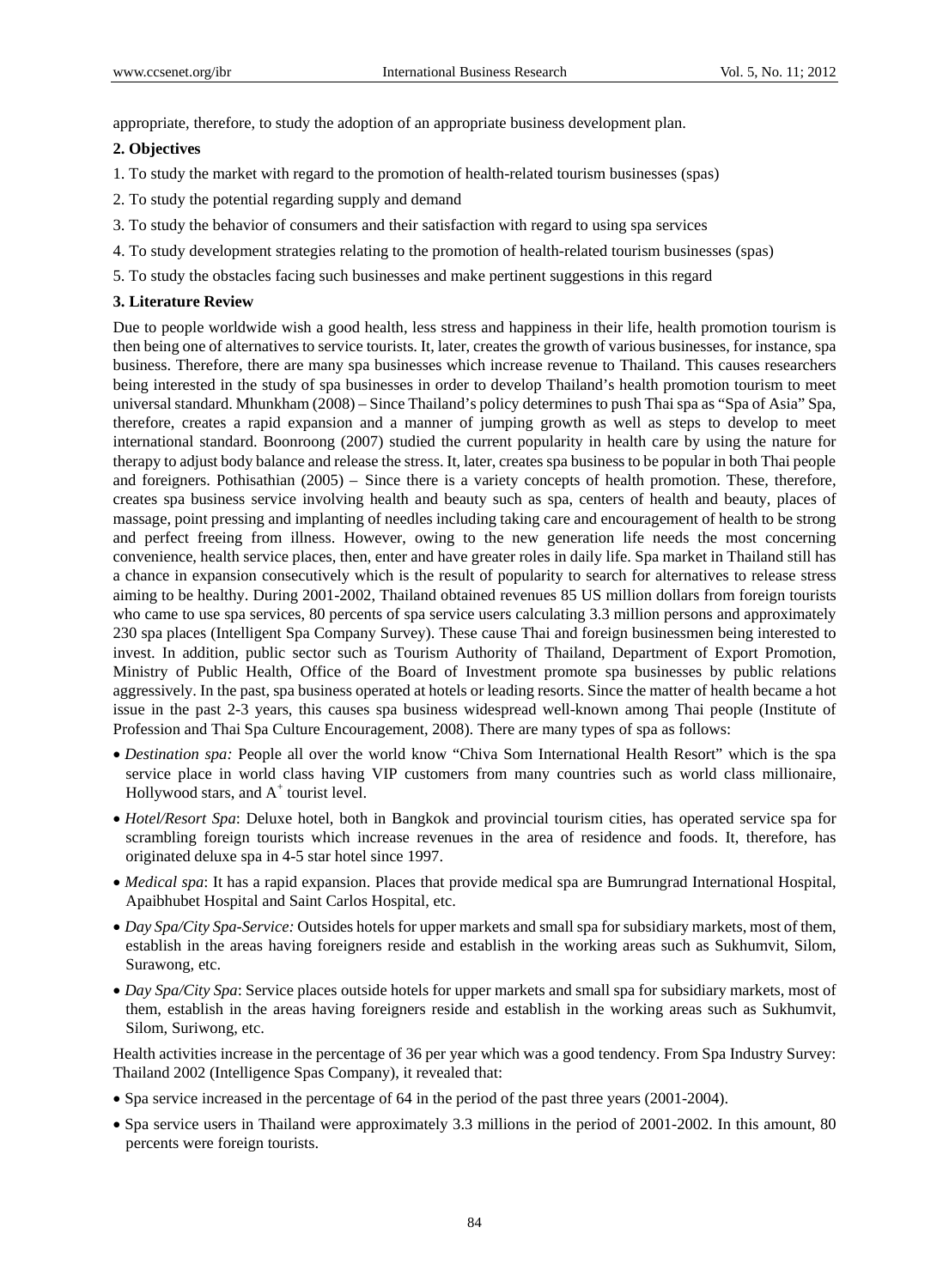In mentioning of spa in foreign countries, it is referred to spa business in the western country and in the eastern country. For spa business in the western country, people began to be interested increasingly in the matter of health. Releasing by using spa service is other alternative choices from taking exercise. Spa is a fashion of rest, releasing and maintaining strong health. Males began to have a flavor in using spa service which spa principal market in the former time was females. Spa had patterns for choice increasingly, for instance, hospital spa and hotel spa. Regarding spa business in the eastern country, Chinese began to have a favor in using spa service since 2005 which having service only in big cities such as Beijing, Shanghai or in traveling cities. In the part of Japanese, providing spa service means going to take a bath with hot mineral water in Japanese called "Onsen". Going to use spa service is a special part of life for relaxation. Tourism and the nature for therapy to obtain good health is a good way that never deteriorates since ancient time until reaching the present (Department of Export Promotion & Data Service Center, 2008).

## **4. Methodology**

The population of the study consists of foreign nationals who use spa services in Prachuabkirikhan, Phuket, Phanga and Krabi provinces, with 100 samples taken from each province. The sample consists of 400 foreigners, selecting by systematic random sampling. In addition, interviews are conducted with groups of people, namely administrators from both the public and the private sectors, representatives of tour companies and spa entrepreneurs. With regard to the data analysis, an analytic method of examining the content is used. The descriptive statistics were presented in the form of raw numbers, percentages, frequency, mean scores, and standard deviation. This study employs a combination of both quantitative and qualitative research methods.

To facilitate the data analysis, the study uses the following five-point Likert Scale to determine the various levels of satisfaction:  $1 = \text{very dissatisfied}, 2 = \text{dissatisfied}, 3 = \text{neither satisfied}$  nor dissatisfied,  $4 = \text{satisfied}, 5 = \text{very}$ satisfied.



Figure 1. Framework of the Study

## **5. Findings**

#### *5.1 Situation regarding the Market*

Health-related tourism (spas) was relatively well known among foreign tourists during 1993-1994, but it was not until 1997 that spa business began to be established in Thai hotels. Since then, Thai entrepreneurs and foreign spas had played an important role in the development of this business sector, as a result of which spas in Thailand had enjoyed somewhat of a boom from 2001 down to the present. In addition, it is the policy of the Thai government not only to promote Thailand as the medical hub of Asia but also to promote the country as the Spa Capital of Asia by upgrading such businesses to international standards.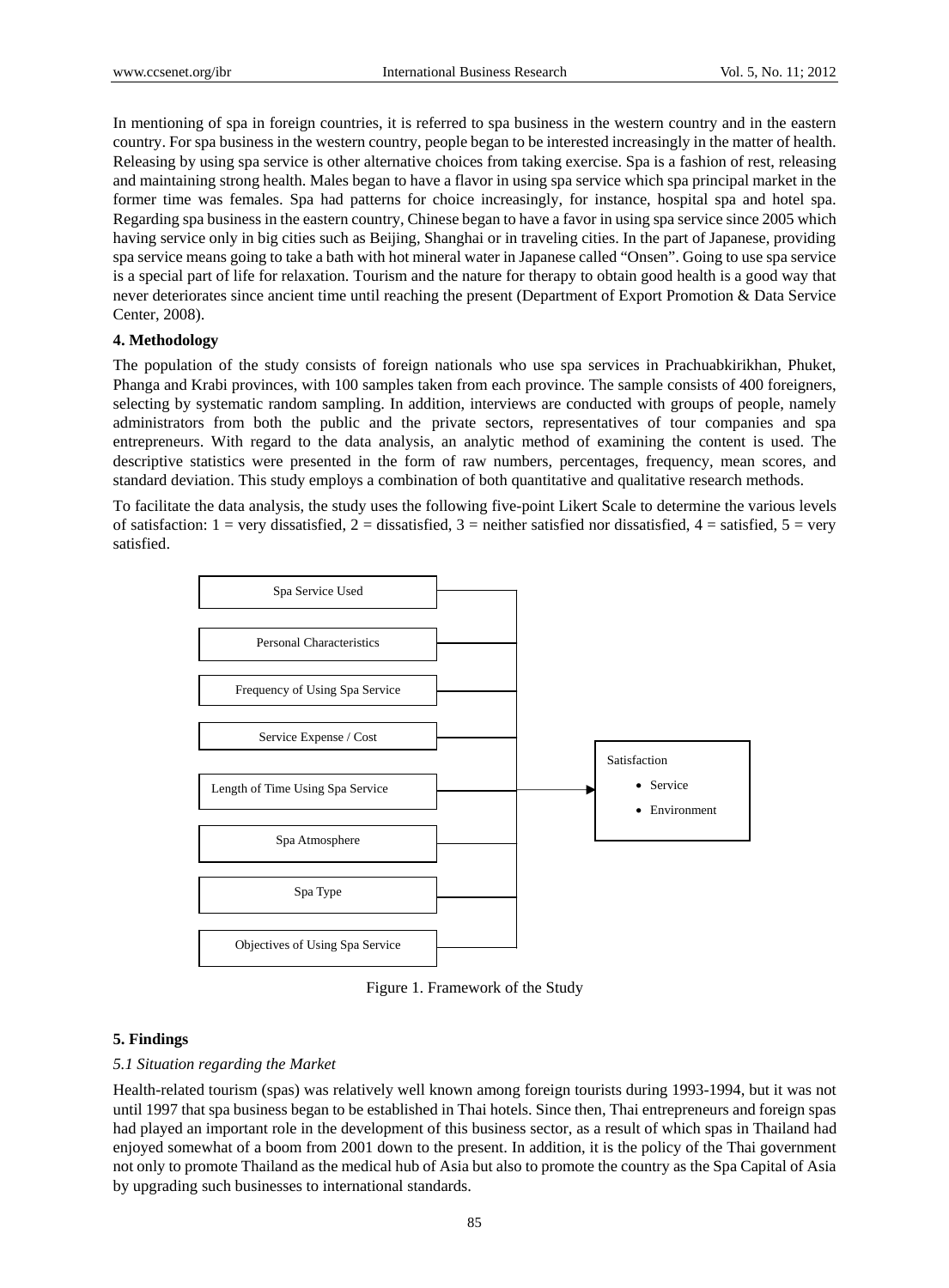## *5.2 Analysis of Supply and Demand*

As for the potential of supply and demand, on the demand side, this requires the provision of a quality service that is characteristically Thai, as well as beautiful natural surroundings, including distinctive tourist attractions and residences. Spas should offer a wide variety of services, which might be the western or the eastern in nature, or a blend of the East and the West, or Thai spas could offer ancient, traditional treatment as a main selling point. On the supply side, there is the good impression of the Thai national character, the low cost of living, the high standard of service, convenience, the variety of spa services available, good supplementary services, ready-made, processed herbal products. Therefore, Thailand and its spas are the leaders in this region in terms of holistic treatment due to the following factors: (1) The uniqueness of Thai massage, (2) Thai hospitality, skilled therapists, (3) Thai intellectual property, the use of Thai herbs in the treatment of sickness, (4) Tourist attractions, recreational areas and various types of holistic treatment, including spa services.

# *5.3 Analysis of Consumer Behavior and Their Satisfaction*

#### 5.3.1 Characteristics of the Sample

*Gender.* Most of sampling groups (58 percent) were female, with males accounting for the remaining 42 percent

*Age.* Most of the respondents (28.50 percent) were 40-44 years of age, followed by those 45-49 years of age (16 percent). The lowest percentage (6.75 percent) was over 60 years old.

*Education*. Most of the respondents (49.50 percent) were educated at the bachelor degree, followed by those who had a Master's degree (26.25 percent), while those with a secondary education were the least represented (12 percent).

*Occupation*. Most of the respondents (34.25 percent) were employees/authorities, followed by those who were students, or teachers (21.25 percent). The lowest percentage (5.25 percent) consisted of government officials/employees of state enterprises.

*Income*. Most of the respondents (29.25 percent) earned between 30,001-50,000 dollars per year, followed by those who earned less 30,000 dollars per year (25 percent). Those earning over 100,000 dollars per year were the least represented (8.50 percent).

|            | Characteristics of Sample                     | Persons | $\%$  |
|------------|-----------------------------------------------|---------|-------|
| Gender     | Male                                          | 168     | 42.00 |
|            | Female                                        | 232     | 58.00 |
| Age        | Less than 30 years old                        | 33      | 8.25  |
|            | 30-34 years old                               | 36      | 9.00  |
|            | 35-39 years old                               | 44      | 11.00 |
|            | 40-44 years old                               | 114     | 28.50 |
|            | 45-49 years old                               | 64      | 16.00 |
|            | 50-54 years old                               | 52      | 13.00 |
|            | 55-60 years old                               | 30      | 7.50  |
|            | 60 years old and over                         | 27      | 6.75  |
| Education  | Below Bachelor's degree                       | 49      | 12.25 |
|            | Bachelor's degree                             | 198     | 49.50 |
|            | Master's degree                               | 105     | 26.25 |
|            | Other                                         | 48      | 12.00 |
| Occupation | <b>Business owner</b>                         | 66      | 16.50 |
|            | Manager/Administrator                         | 60      | 15.00 |
|            | Employee/Authority                            | 137     | 34.25 |
|            | Retired                                       | 31      | 7.75  |
|            | Government official/state enterprise employee | 21      | 5.25  |
|            | Other                                         | 85      | 21.25 |
| Annual     | Under USD 30,000                              | 100     | 25.00 |
| Income     | $USD 30,001 - 50,000$                         | 117     | 29.25 |
|            | $USD 50,001 - 75,000$                         | 96      | 24.00 |
|            | $USD 75,001 - 100,000$                        | 53      | 13.25 |
|            | Over USD 100,000                              | 34      | 8.50  |

#### Table 1. Characteristics of Sample by Number and Percentage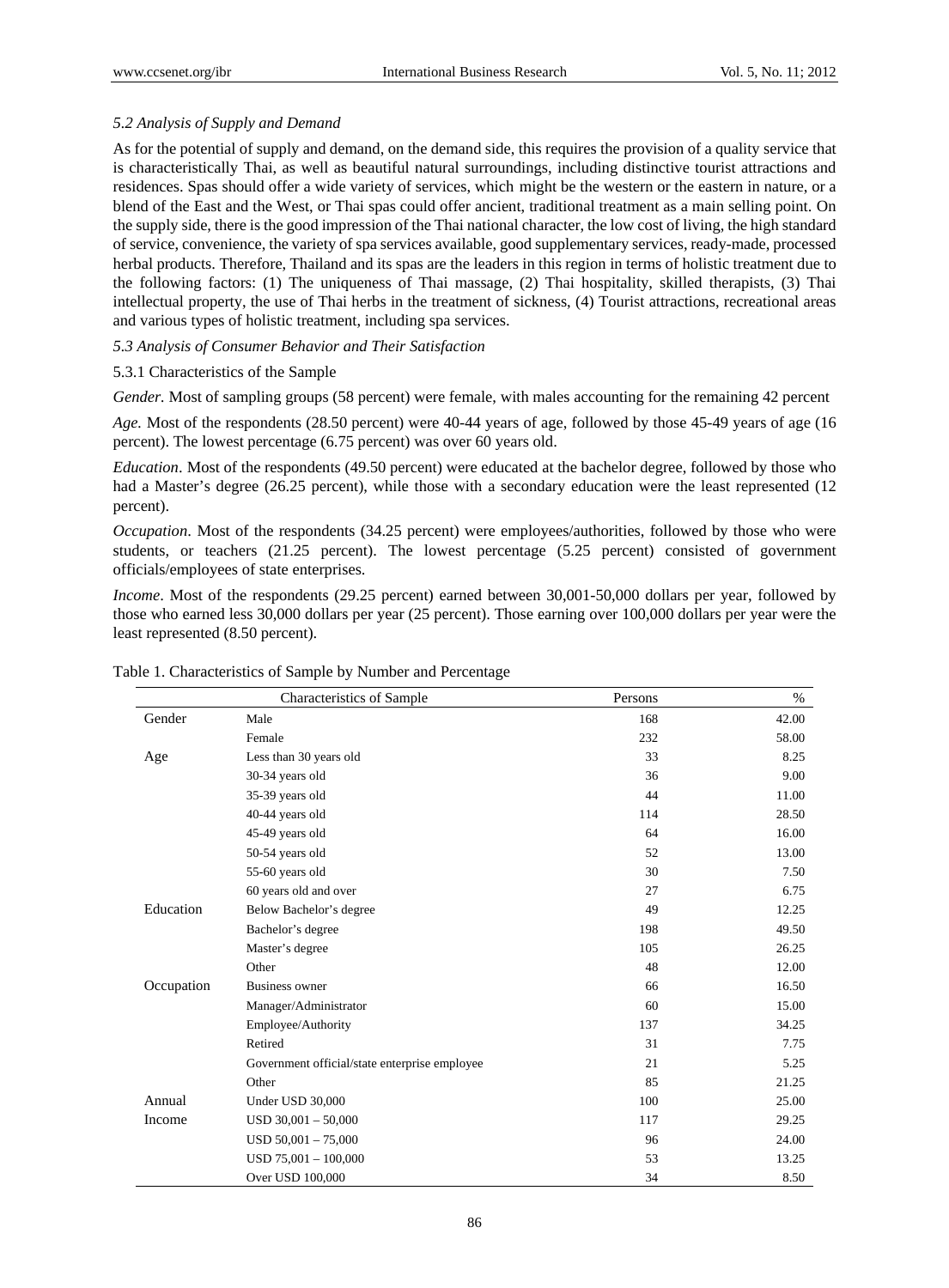*Nationality*. Most of the respondents (14 percent) were Swedish, followed by Germans (11 percent) and Spanish (6 percent).

| <b>Nationality</b> | Persons | $\%$  | Nationality                | Persons        | $\%$ |
|--------------------|---------|-------|----------------------------|----------------|------|
| Swedish            | 56      | 14.00 | Portuguese                 | 9              | 2.25 |
| German             | 44      | 11.00 | Indian                     | 8              | 2.00 |
| Spanish            | 24      | 6.00  | Russian                    | 8              | 2.00 |
| Finnish            | 22      | 5.50  | Singaporean                | $\tau$         | 1.75 |
| French             | 21      | 5.25  | Malaysian                  | 5              | 1.25 |
| Swiss              | 20      | 5.00  | Japanese                   | 5              | 1.25 |
| Danish             | 19      | 4.75  | Chinese                    | $\tau$         | 1.75 |
| Dutch              | 19      | 4.75  | Romanian                   | 4              | 1.00 |
| New Zealander      | 19      | 4.75  | <b>Citizen of Emirates</b> | $\overline{4}$ | 1.00 |
| American           | 17      | 4.25  | Indonesia                  | 3              | 0.75 |
| Australian         | 15      | 3.75  | South African              | 2              | 0.50 |
| Canadian           | 13      | 3.25  | Chilean                    | 1              | 0.25 |
| Austrian           | 12      | 3.00  | Greek                      | $\mathbf{1}$   | 0.25 |
| Norwegian          | 12      | 3.00  | Guatemalan                 | 1              | 0.25 |
| Italian            | 11      | 2.75  | Filipino                   | 1              | 0.25 |
| English            | 10      | 2.50  | Total                      | 400            | 100  |

#### 5.3.2 Consumer Behavior

*Traveling behavior:* Most of them (33.25 percent) traveled with family members, followed by those who traveled with friends (29.50 percent), while the remaining 17.50 percent traveled with tour companies.

*Travel decision maker:* Most of them (44.75 percent) made a decision to travel by themselves, followed in descending order by those who chose to travel with family members /relatives (28 percent) and those who were accompanied by friends (25.25 percent).

*Source of information (media):* Most of them (41.55 percent) accessed information from the internet, followed in descending order by those who learned about Thai spas from magazines/newspapers/journals and articles (20.25 percent) and those who heard about them on the radio (1.41 percent) was the least represented.

*Most favorite media:* Most of them (48.5 percent) favored using the internet, followed in descending order by those who preferred to access information from magazines, newspapers and journals (21.25 percent) and those who preferred to get their information from public relations, documents and brochures (9.5 percent).

| Table 3. Respondents Classified by Traveling Behavior and Media through Which Information was Received |  |  |
|--------------------------------------------------------------------------------------------------------|--|--|
|                                                                                                        |  |  |

| <b>Traveling Behavior</b>            | Persons | $\frac{0}{0}$ | <b>Travel Decision Maker</b>           | Persons | $\frac{0}{0}$ |
|--------------------------------------|---------|---------------|----------------------------------------|---------|---------------|
| Travel with family                   | 133     | 33.25         | Self                                   | 179     | 44.75         |
| Travel with friend/s                 | 118     | 29.50         | Family/Relatives                       | 112     | 28.00         |
| Use service of company guides        | 70      | 17.50         | Friends                                | 101     | 25.25         |
| Travel alone                         | 60      | 15.00         | Other                                  | 8       | 2.00          |
| Travel using company services        | 12      | 3.00          |                                        |         |               |
| Other                                | 7       | 1.75          |                                        |         |               |
| Source of Information                | Person  | $\frac{0}{0}$ | Most Favorite Media                    | Persons | $\%$          |
| Internet                             | 236     | 41.55         | Internet                               | 194     | 48.50         |
| Articles in magazines/newspapers/    | 115     | 20.25         | magazines/newspaper/<br>Articles<br>in | 85      | 21.25         |
| journals/articles                    |         |               | journal                                |         |               |
| Tour Companies/Travel Agents /       | 87      | 15.32         | Public relations/documents/brochures   | 38      | 9.50          |
| Public relations documents/brochures | 57      | 10.04         | Tour Companies/Travel Agents           | 22      | 5.50          |
| Introduction by friends, relatives   | 24      | 4.23          | Advertising billboards                 | 20      | 5.00          |
| Advertising billboards               | 22      | 3.87          | Radio                                  | 20      | 5.00          |
| Radio                                | 8       | 1.41          | Introduction by friends, relatives     | 12      | 3.00          |
| Other                                | 19      | 3.35          | Other                                  | 9       | 2.25          |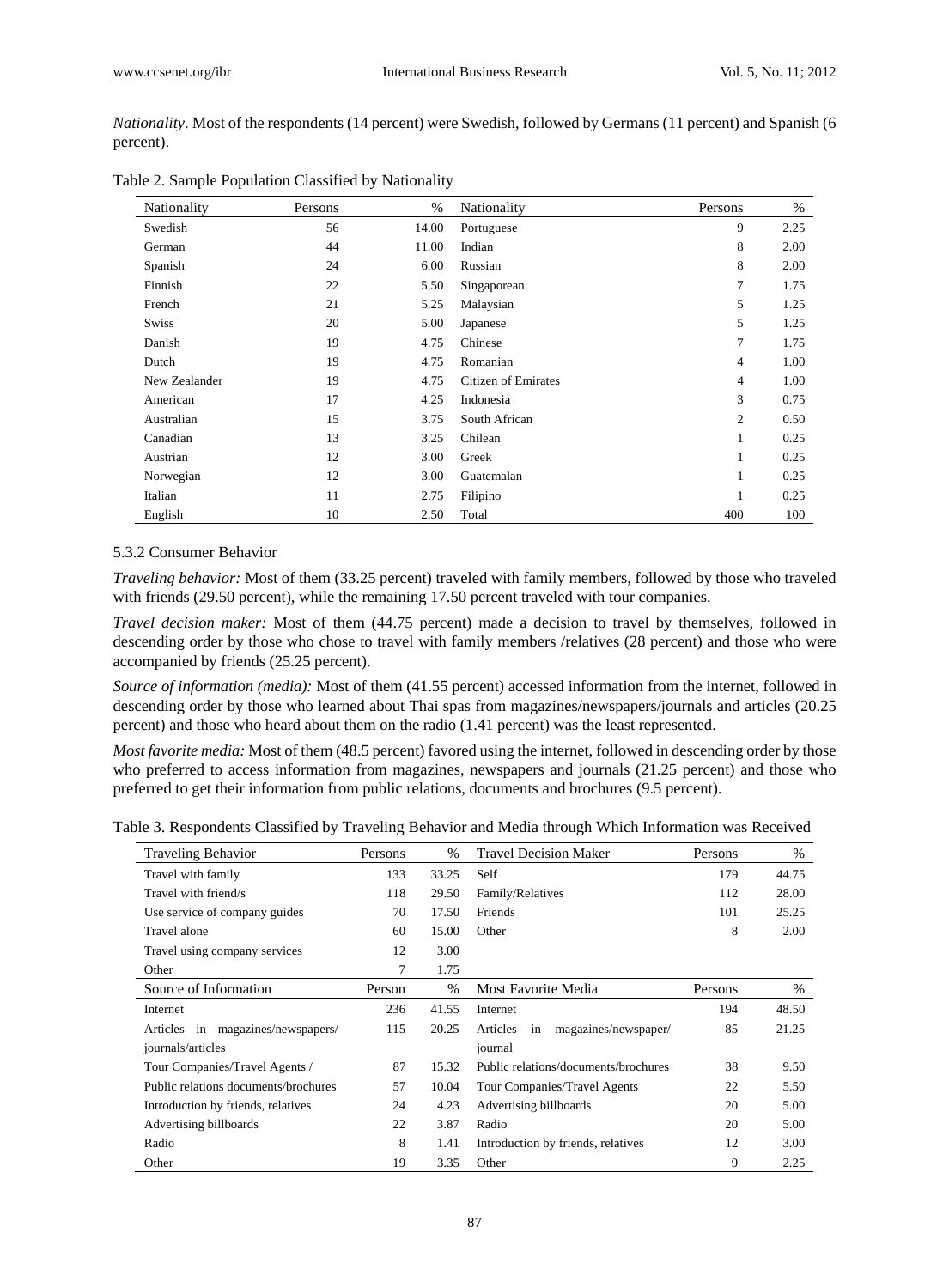## 5.3.3 Foreigners' Opinions Concerning Spas

*Importance of spas for travel plans:* With regard to foreigners' opinions of spas, they stressed the importance of spas in making their travel plans. It was of sufficient importance that most of them (24.50 percent) preferred to travel where spa services were available or were included. These were followed by 23.75 percent, who stated that, as long as there was a spa somewhere near where they were staying. The third group (21.25 percent) stated that a spa had to be available in the hotel where they were staying (Table 4).

## Table 4. Importance Given to Spas in Making Travel Plans

| Importance to Spa for Travel Plan                                                    | Persons | $\%$  |  |
|--------------------------------------------------------------------------------------|---------|-------|--|
| Important, but would prefer to travel where spa services are available/are included  | 98      | 24.50 |  |
| As long as there is a spa somewhere near where I am staying                          | 95      | 23.75 |  |
| Spa must be available in the hotel where I am staying                                | 85      | 21.25 |  |
| Availability of spa is not important. If there is one, it is a bonus.                | 74      | 18.50 |  |
| Extremely important. If no spa available, will choose alternative travel destination | 39      | 9.75  |  |
| Other                                                                                | 9       | 2.25  |  |
| Total                                                                                | 400     | 100   |  |

*Spa experience compared with other countries:* Most of the respondents (39 percent) indicated that spas in Thailand are generally cheaper, followed by 20.75 percent who felt that spas in Thailand offer a higher standard of service. Only 5.50 percent expressed that spas in Thailand offer a lower standard of service (see Table 5).

| Spa Experience Compared with Other Countries        | Persons | %     |
|-----------------------------------------------------|---------|-------|
| Spas in Thailand are generally cheaper              | 156     | 39.00 |
| Spas in Thailand offer a higher standard of service | 83      | 20.75 |
| Spas in Thailand offer greater variety              | 79      | 19.75 |
| Spas in Thailand are generally more expensive       | 36      | 9.00  |
| Spas in Thailand offer less variety                 | 24      | 6.00  |
| Spas in Thailand offer a lower standard of service  | 22      | 5.50  |
| Total                                               | 400     | 100   |

*Opinions Concerning Spas in Thailand:* Most of the respondents (24.06 percent) expressed that Thai spas are world class, followed by 18.88 percent who felt that spas in Thailand are the best in Asia. This was followed by 15.99 percent who stated that spas in Thailand were nice to visit when on holiday (Table 6).

Table 6. Opinions Concerning Spas in Thailand

| <b>Opinions</b>                                    | Persons | %     |
|----------------------------------------------------|---------|-------|
| Spas in Thailand are world class                   | 167     | 24.06 |
| Spas in Thailand are the best in Asia              | 131     | 18.88 |
| Spas in Thailand are nice to visit when on holiday | 111     | 15.99 |
| Spas in Thailand need to improve                   | 97      | 13.98 |
| Spas in Thailand are overrated                     | 95      | 13.69 |
| Spas in Thailand need to offer higher standards    | 93      | 13.40 |
| Total                                              | 694     | 100   |

5.3.4 Spa Experiences in Other Countries

(1) Countries that offer the best spa experience. The majority (55.05 percent) said that Thailand offered the best spa experience, followed by 13.30 percent who felt Indonesia was the best. Only 5.50 percent felt that spa services in Sweden was the third (Table 7).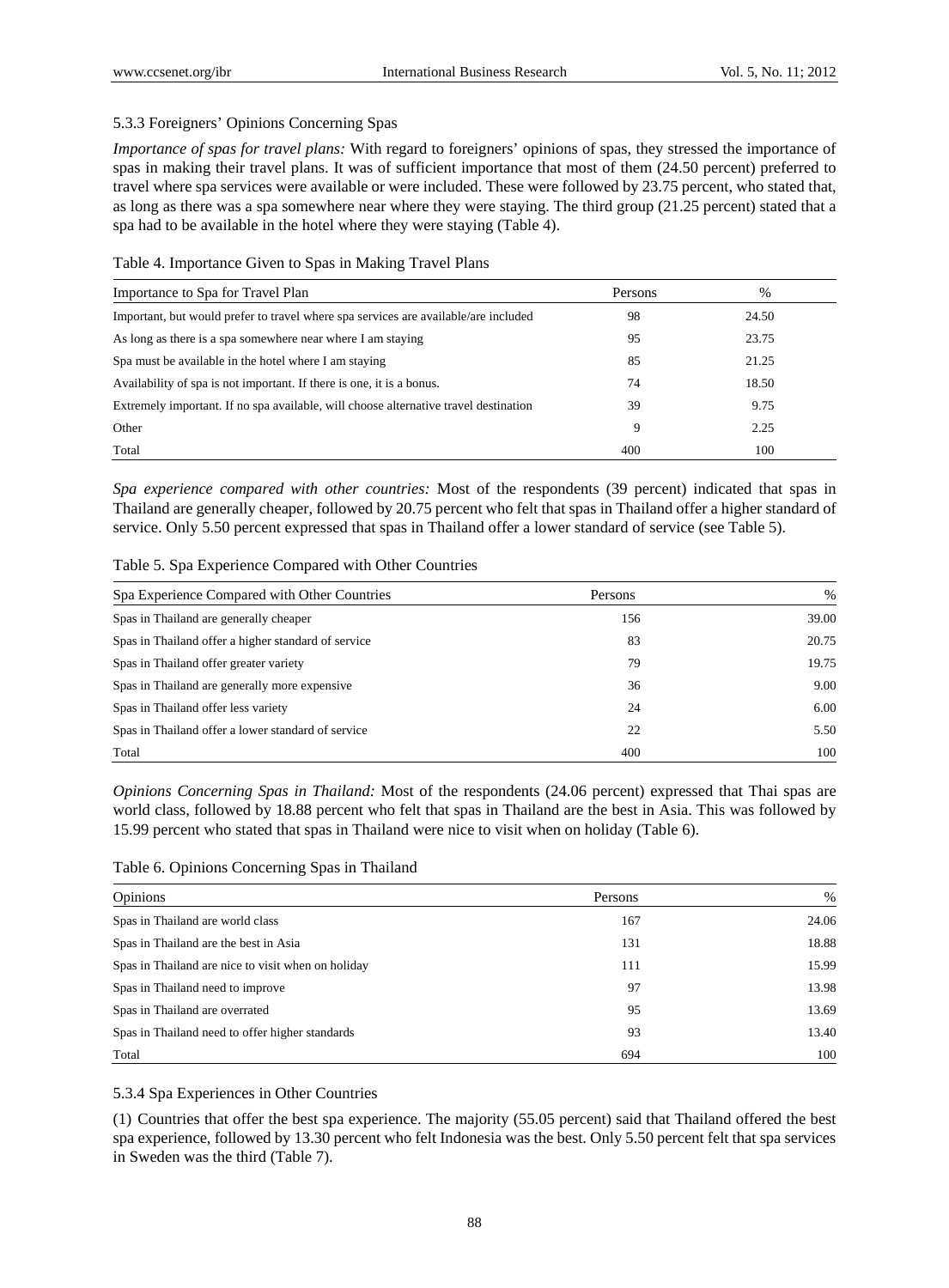| The Best Spa Experience | Persons | $\%$  | The Best Spa experience | Persons      | %    |
|-------------------------|---------|-------|-------------------------|--------------|------|
| Thailand                | 120     | 55.05 | Canada                  | 2            | 0.92 |
| Indonesia               | 29      | 13.30 | The Dominican Republic  | 1.           | 0.46 |
| Sweden                  | 12      | 5.50  | Ireland                 | $\mathbf{I}$ | 0.46 |
| Finland                 | 8       | 3.67  | Italy                   | $\mathbf{I}$ | 0.46 |
| <b>USA</b>              | 8       | 3.67  | Korea                   |              | 0.46 |
| Australia               | 7       | 3.21  | Mexico                  |              | 0.46 |
| India                   | 6       | 2.75  | New Zealand             | $\mathbf{I}$ | 0.46 |
| Japan                   | 5       | 2.29  | China                   | $\mathbf{I}$ | 0.46 |
| German                  | 5       | 2.29  | Cambodia                | T            | 0.46 |
| Denmark                 | 4       | 1.83  |                         |              |      |
| Norway                  | 2       | 0.92  |                         |              |      |
| Republic of Estonia     | 2       | 0.92  | Total                   | 218          | 100  |

Table 7. The Country Offering the Best Spa Experience

(2) Countries have a reputation for offering the best spa experience. Most of the respondents (47.84 percent) said that Thailand has a reputation for the best spa experience, followed by 32.33 percent who felt that the honor should go to Indonesia. Only 5.17 percent expressed the opinion that Australia was the third (see Table 8).

| The Best Spa Experience | Persons        | %     | The Best Spa Experience | Persons        | %    |
|-------------------------|----------------|-------|-------------------------|----------------|------|
| Thailand                | 111            | 47.84 | Italy                   | $\overline{2}$ | 0.86 |
| Indonesia               | 75             | 32.33 | Japan                   | $\overline{2}$ | 0.86 |
| Australia               | 12             | 5.17  | The Dominican Republic  |                | 0.43 |
| <b>USA</b>              | 9              | 3.88  | Russia                  |                | 0.43 |
| Sweden                  | 6              | 2.59  | Singapore               |                | 0.43 |
| Estonia                 | $\overline{4}$ | 1.72  | Vietnam                 |                | 0.43 |
| Mozambique              | $\overline{4}$ | 1.72  | Finland                 |                | 0.43 |
| India                   | $\overline{c}$ | 0.86  | Total                   | 232            | 100  |

Table 8. A Reputation for the Best Spa Experience

(3) Countries have spas that represent the best value for money. The majority (54.90 percent) said that Thailand's spas offer the best value for money, followed by 26.96 percent who felt that Indonesian spas offered the best deal. Only 2.45 expressed the opinion that Sweden was the third (see Table 9).

| Table 9. Has Spas That Offer the Best Value for Money |
|-------------------------------------------------------|
|-------------------------------------------------------|

| Offer the Best Value for Money | Persons | %     | Offer the Best Value for Money | Persons | %    |
|--------------------------------|---------|-------|--------------------------------|---------|------|
| Thailand                       | 112     | 54.90 | Hungary                        | 2       | 0.98 |
| Indonesia                      | 55      | 26.96 | <b>United Arab Emirates</b>    | 2       | 0.98 |
| Sweden                         | 5       | 2.45  | India                          |         | 0.49 |
| United States of America       | 4       | 1.96  | Iraq                           | л.      | 0.49 |
| Australia                      | 3       | 1.47  | Mexico                         |         | 0.49 |
| China                          | 3       | 1.47  | Spain                          |         | 0.49 |
| Republic of Latvia             | 3       | 1.47  | Japan                          |         | 0.49 |
| Republic of Estonia            | 3       | 1.47  | Malaysia                       |         | 0.49 |
| Vietnam                        | 3       | 1.47  |                                |         |      |
| Finland                        | 3       | 1.47  | Total                          | 204     | 100  |

(4) Countries have the best spas overall. Most of them (50.70 percent) stated that overall, Thailand has the best spas, followed by 31.46 percent who felt Indonesia had the best. Only 2.35 percent expressed the opinion that Australia was the third (see Table 10).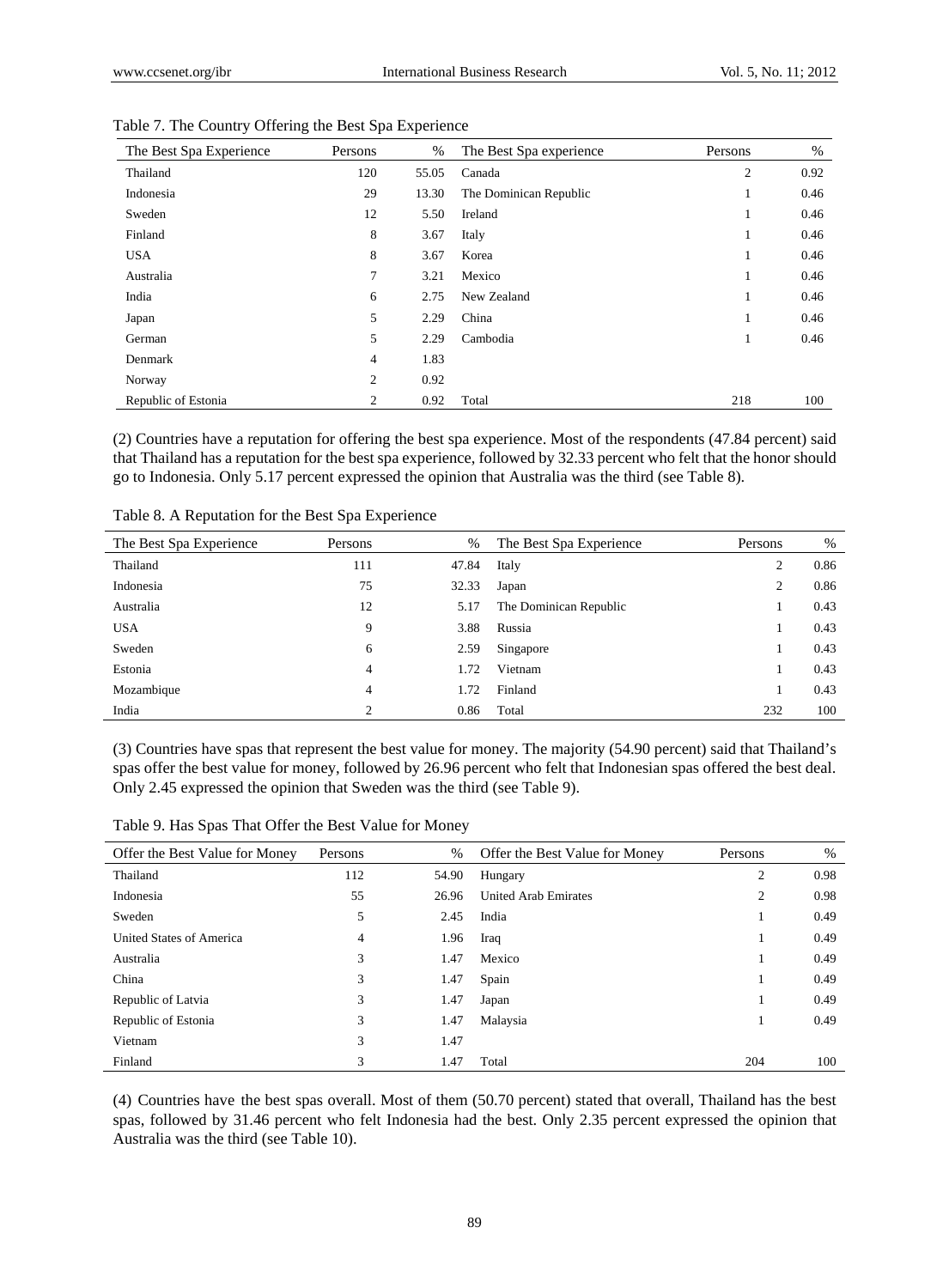| The Best Overall         | Persons        | %     | The Best Spas Overall       | Persons        | %    |
|--------------------------|----------------|-------|-----------------------------|----------------|------|
| Thailand                 | 108            | 50.70 | Italy                       | $\overline{c}$ | 0.94 |
| Indonesia                | 67             | 31.46 | Republic of Estonia         | 2              | 0.94 |
| Austria                  | 5              | 2.35  | Greenland                   |                | 0.47 |
| Australia                | 4              | 1.88  | India                       |                | 0.47 |
| England                  | $\overline{4}$ | 1.88  | Slovenia                    |                | 0.47 |
| Sweden                   | 4              | 1.88  | Hungary                     |                | 0.47 |
| Germany                  | 3              | 1.40  | Spain                       |                | 0.47 |
| Japan                    | 3              | 1.40  | <b>United Arab Emirates</b> |                | 0.47 |
| Mexico                   | 2              | 0.94  | Finland                     |                | 0.47 |
| United States of America |                | 0.94  | Total                       | 213            | 100  |

#### Table 10. The Best Spas Overall

(5) Countries has the best variety of spas. Most of the respondents (48.53 percent) expressed that Thailand has the best variety of spas, followed by 27.45 percent who felt that Indonesia did. Only 4.41 percent believed that United Stated of America was the third (see Table 11).

Table 11. The Best Variety of Spas

| The Best Variety of Spas | Persons | %     | The Best Variety of Spas | Persons | $\%$ |
|--------------------------|---------|-------|--------------------------|---------|------|
| Thailand                 | 99      | 48.53 | Italy                    | 4       | 1.96 |
| Indonesia                | 56      | 27.45 | Singapore                |         | 1.47 |
| <b>USA</b>               | 9       | 4.41  | China                    | 3       | 1.47 |
| Australia                | 8       | 3.92  | Mexico                   |         | 0.98 |
| Sweden                   | 6       | 2.94  | The Philippines          |         | 0.98 |
| Japan                    | 5.      | 2.45  | The Republic of Estonia  |         | 0.98 |
| Finland                  |         | 2.45  | Total                    | 204     | 100  |

(6) A must-visit country for spas. Most of the respondents (58.79 percent) described Thailand as a must-visit country for spas, followed by 27.27 percent who felt that it was Indonesia. Only 0.61 percent expressed the opinion that Canada, Iran, Norway, the United States of America, Germany, and Finland deserved to be described in this way (see Table 12).

| Table 12. Must-Visit Country for Spas |  |  |  |  |
|---------------------------------------|--|--|--|--|
|---------------------------------------|--|--|--|--|

| The Best Spas Overall | Persons | %     | The Best Spas Overall    | Persons | %    |
|-----------------------|---------|-------|--------------------------|---------|------|
| Thailand              | 97      | 58.79 | Canada                   |         | 0.61 |
| Indonesia             | 45      | 27.27 | Iran                     |         | 0.61 |
| Republic of Estonia   | 4       | 2.42  | Norway                   |         | 0.61 |
| Sweden                | 4       | 2.42  | United States of America |         | 0.61 |
| Australia             | 3       | 1.82  | Germany                  |         | 0.61 |
| Ireland               |         | 1.21  | Finland                  |         | 0.61 |
| Italy                 |         | 1.21  | Total                    | 165     | 100  |
| Japan                 |         | 1.21  |                          |         |      |

# 5.3.5 Environmental Considerations

Most of the respondents (36.75 percent) stated that environmental considerations were very important, and that they felt they had to demonstrate environmentally friendly practices. However, 29.25 percent said that they never thought about it, while 16.75 percent said that it was not important, that the spa experience overrides environmental considerations (see Table 13).

Table 13. Environmental Considerations When Choosing a Spa

| <b>Environmental Considerations</b>                                          | Persons | $\%$  |
|------------------------------------------------------------------------------|---------|-------|
| Very important, they must demonstrate environmentally considerate practices  | 147     | 36.75 |
| Never thought about it                                                       | 117     | 29.25 |
| Not important, the spa experience overrides the environmental considerations | 67      | 16.75 |
| Extremely important, I consider myself a LOHAS <sup>*</sup> consumer         | 49      | 12.25 |
| Other                                                                        | 20      | 5.00  |
| Total                                                                        | 400     | 100   |

Note: \* Lifestyles of health and sustainability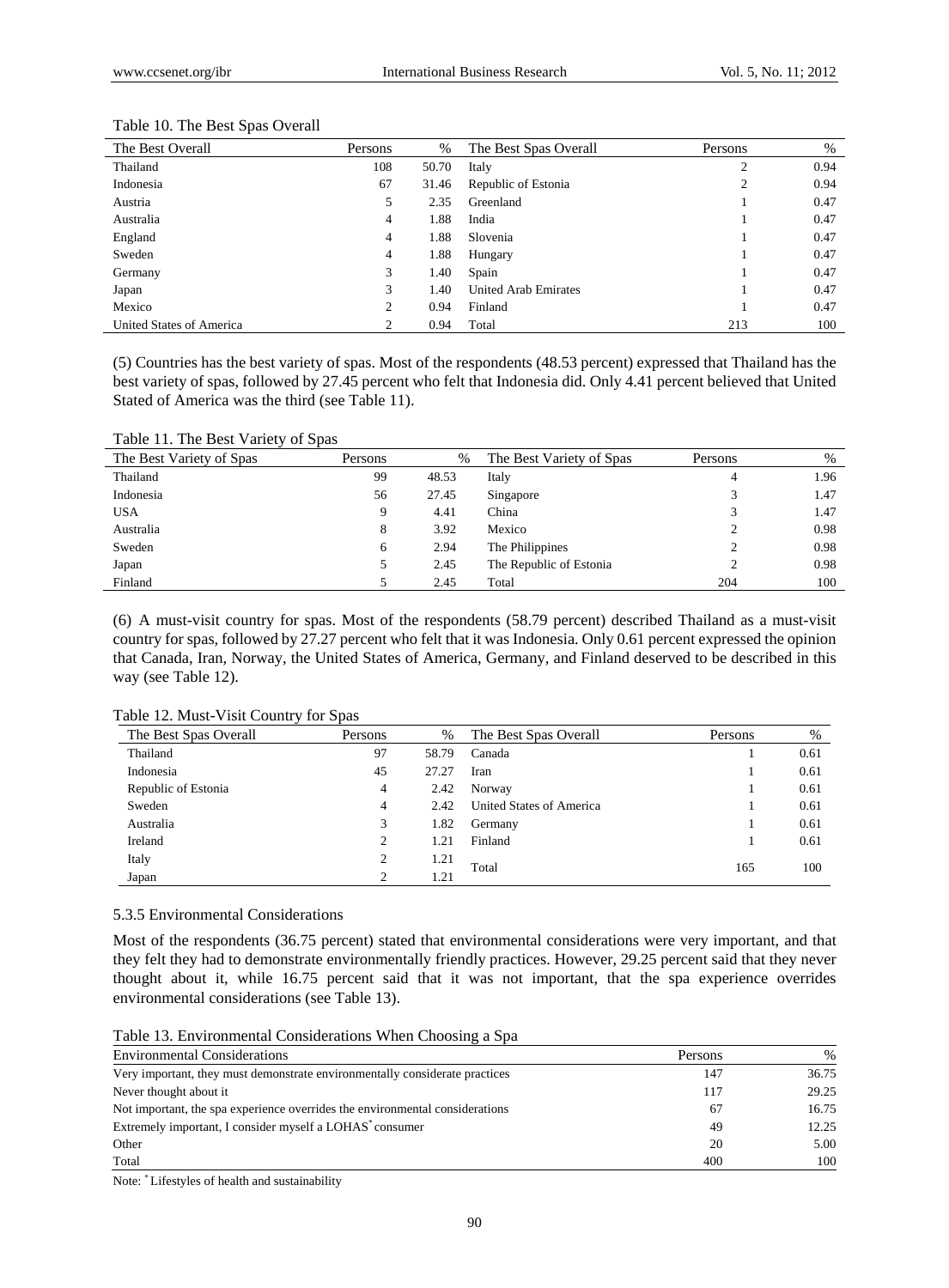## 5.3.6 Spa Services

Most of the respondents (60.75 percent) had used spa services many times before, while 39.25 percent were using them for the first time (Table 14).

*Frequency of visiting a spa:* In all, 29.25 percent visited spas only when on holiday**,** while 17 percent did so at a convenient time to them, and 15 percent visited a spa only during business trips (Table 14).

*Type of spa businesses used:* Most of the spas that visitors used fell into the category of resort spas (26.25 percent), while 22.25 percent used hotel spas and only 0.50 percent used cruise ship spas (Table 14).

| Spa Service Used           | Persons | $\%$  | Spa Type                | Persons | $\%$  |
|----------------------------|---------|-------|-------------------------|---------|-------|
| Number of visits           | 243     | 60.75 | Resort Spa              | 105     | 26.25 |
| First time                 | 157     | 39.25 | Hotel Spa               | 89      | 22.25 |
| Frequency of Visiting      | Persons | %     | Day Spa                 | 69      | 17.25 |
| Only when on vacation      | 117     | 29.25 | <b>Wellness Centers</b> | 33      | 8.25  |
| Only during business trips | 60      | 15.00 | Destination Spa         | 19      | 4.75  |
| Monthly                    | 57      | 14.25 | Club Spa                | 13      | 3.25  |
| Fortnightly                | 53      | 13.25 | Medical Spa             | 12      | 3.00  |
| Weekly                     | 45      | 11.25 | Cruise Ship Spa         | 2       | 0.50  |
| Other                      | 68      | 17.00 | Other                   | 58      | 14.50 |

Table 14. Spa Service Used by Foreigners

*Design/ Atmosphere:* As for the spa's atmosphere, most of the respondents (24.50 percent) favored a natural ambience, followed in descending order by 21.75 percent who favored a Thai-style and 15.75 percent who preferred a resort-style (see Table 15).

|  |  |  |  | Table 15. Atmosphere of Spa |
|--|--|--|--|-----------------------------|
|--|--|--|--|-----------------------------|

| Atmosphere     | Persons | %     |
|----------------|---------|-------|
| Natural        | 98      | 24.50 |
| Thai style     | 87      | 21.75 |
| Resort style   | 63      | 15.75 |
| Balinese style | 38      | 9.50  |
| Lanna style    | 36      | 9.00  |
| Other          | 78      | 19.50 |
| Total          | 400     | 100   |

*Type of products respondents prefer when visiting a spa:* With regard to their most favorite products, most of the respondents (36.25 percent) used proprietary products belonging to the spa service centers. These were followed by 18.75 percent used local/indigenous herbs. Only 2.75 percent stated that used any product as long as it was not local (see Table 16).

Table 16. Type of Products Respondents Prefer When Visiting a Spa

| Products                                   | Persons | $\%$  |
|--------------------------------------------|---------|-------|
| I trust the spa to choose the best product | 145     | 36.25 |
| Ones that use local/indigenous herbs       | 75      | 18.75 |
| As long as it is from Thailand             | 64      | 16.00 |
| Must be an organic product                 | 60      | 15.00 |
| Only foreign brand products that I know    | 15      | 3.75  |
| Any product as long as it is not local     | 11      | 2.75  |
| Other                                      | 30      | 7.50  |
| Total                                      | 400     | 100   |

*Spa services used most frequently:* With regard to the spa services that respondents used most frequently, 30.64 percent said that they liked a body massage, followed by 22.42 percent liked massage aromatherapy oils, while 12.20 percent liked a back, shoulder and head massage (see Table 17).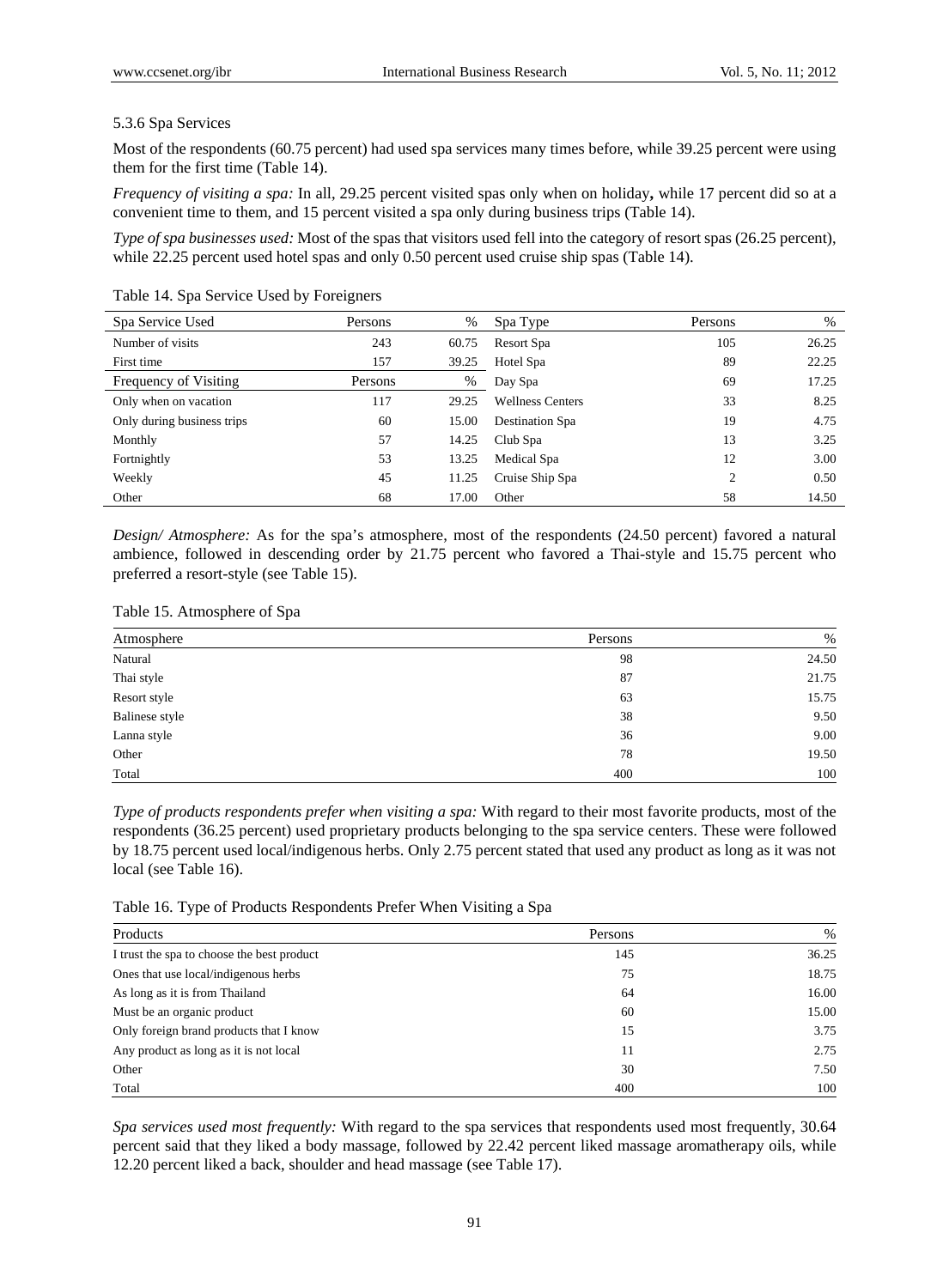#### Table 17. Spa Services Used Most Frequently

| Spa Service Used                             | Persons | %     |
|----------------------------------------------|---------|-------|
| Body massage                                 | 246     | 30.64 |
| Massage aromatherapy oils                    | 180     | 22.42 |
| Back, shoulder and head massage              | 98      | 12.20 |
| Herbal massage                               | 70      | 8.72  |
| Scrubs and Wraps                             | 56      | 6.97  |
| <b>Facial treatments</b>                     | 42      | 5.23  |
| Reflexology/Foot/Hand Massage                | 38      | 4.73  |
| Beauty Salon Services (Hair, Manicure, etc.) | 33      | 4.11  |
| Water/Heat treatments                        | 11      | 1.37  |
| Mind / Meditative therapies                  | 7       | 0.87  |
| Exercise / Activities for health             | 6       | 0.75  |
| <b>Healthy Cuisine</b>                       | 4       | 0.50  |
| Other                                        | 12      | 1.49  |
| Total                                        | 803     | 100   |

*Main reason for choosing this spa:* With regard to their reasons for selecting the services of a particular spa, most (15.43 percent) did so in accordance with the quality and standard of the spa's services, followed by 11.02 percent who cited appropriate pricing, while 0.90 percent cited other reasons (see Table 18).

Table 18. Main Reason for Choosing This Particular Spa

| Main reason for choosing this particular spa | Persons | %     |
|----------------------------------------------|---------|-------|
| Quality and standards                        | 154     | 15.43 |
| Appropriate pricing                          | 110     | 11.02 |
| Service-minded staff                         | 98      | 9.82  |
| Design/atmosphere                            | 89      | 8.92  |
| Has a good reputation                        | 79      | 7.92  |
| Reliability/consistency                      | 74      | 7.41  |
| Good etiquette and friendly staff            | 65      | 6.51  |
| Variety of treatments/therapies available    | 61      | 6.11  |
| Public relations/ marketing                  | 57      | 5.71  |
| Consultations                                | 51      | 5.11  |
| Extensive range of facilities                | 49      | 4.91  |
| Cleanliness                                  | 39      | 3.91  |
| Readiness of materials and equipment         | 32      | 3.21  |
| Availability of health specialists           | 31      | 3.11  |
| Other                                        | 9       | 0.90  |
| Total                                        | 998     | 100   |

*Objectives of using this spa:* The objective of most of the respondents (30.75 percent) in the selection of services was to relieve pain in the muscles, followed by 22.50 percent whose goal to improve their health. Only a tiny minority (3 percent) visited a spa for the treatment of some kind of illness (see Table 19).

Table 19. Objective of Using this Spa

| Objective of Using this Spa    | Persons | $\%$  |
|--------------------------------|---------|-------|
| For pain relief                | 123     | 30.75 |
| For health/health promotion    | 90      | 22.50 |
| Stress relief                  | 87      | 21.75 |
| Pampering experience           | 78      | 19.50 |
| For treatment/ disease healing | 12      | 3.00  |
| Other                          | 10      | 2.50  |
| Total                          | 400     | 100   |

5.3.7 Tourists' Satisfaction regarding Service and Environment

*Overall satisfaction:* With regard to the respondents' overall level of satisfaction, the mean was ( $\bar{x}$  = 3.82). Satisfaction with service ( $\overline{x}$  = 3.88) ranked first, followed by satisfaction with environmental elements ( $\overline{x}$  = 3.73) (see Table 20).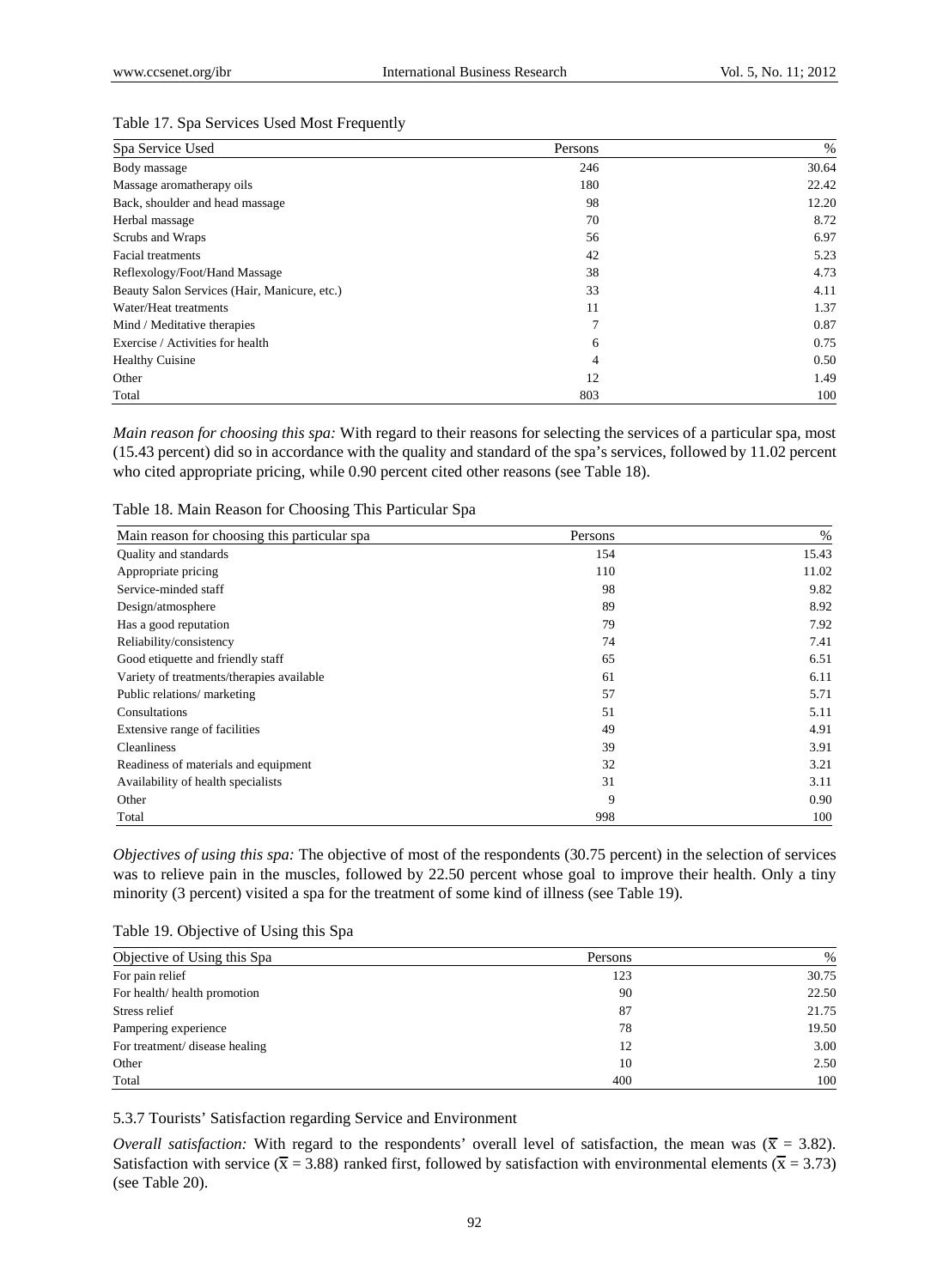| Table 20. Mean and Standard Deviation of Overall Satisfaction |
|---------------------------------------------------------------|
|                                                               |

| Satisfaction                  | -    | S.D.  | Levels of Satisfaction | Rank |
|-------------------------------|------|-------|------------------------|------|
| Service/s                     | 3.88 | .8520 | Satisfied              |      |
| <b>Environmental Elements</b> | 3.73 | .8943 | Satisfied              |      |
| Total                         | 3.82 | .0872 | Satisfied              |      |

*Service satisfaction:* The majority of the respondents were satisfied with the level of service their spa provided: (1) Reception staff, (2) Therapists' friendliness, (3) Therapists' professionalism, (4) Quality of service, (5) Speed of service, (6) Technique of the therapist, (7) Feeling after treatment was finished, (8) Sufficient facilities to meet customer needs, and (9) Value for money of the spa experience and (10) Services/therapies provided in a timely manner. The majority of the respondents were neither satisfied nor dissatisfied with the level of service in terms of: (1) The information they received and whether it enhanced their visit to the spa and (2) Sufficient staff to meet customers' needs.

| Service/s                                                                   | X    | S.D.  | Levels of Satisfaction             |
|-----------------------------------------------------------------------------|------|-------|------------------------------------|
| Reception staff                                                             | 4.12 | .0779 | Satisfied                          |
| Therapists' friendliness                                                    | 3.83 | .7040 | Satisfied                          |
| Therapists' professionalism                                                 | 4.05 | .8332 | Satisfied                          |
| Quality of service                                                          | 4.12 | .7794 | Satisfied                          |
| Speed of service                                                            | 4.06 | .7704 | Satisfied                          |
| Technique of the therapist                                                  | 3.87 | .7970 | Satisfied                          |
| Feeling after the treatment                                                 | 3.86 | .7961 | Satisfied                          |
| Sufficient facilities to meet customers 'needs                              | 3.91 | .8262 | Satisfied                          |
| Value for money of the spa experience                                       | 3.90 | .9033 | Satisfied                          |
| Services/therapies provided in a timely manner                              | 3.80 | .8651 | Satisfied                          |
| Consultation with others was the information used to enhance your spa visit | 3.49 | .8779 | Neither satisfied nor dissatisfied |
| Sufficient staff members to meet customers' needs                           | 3.50 | .9499 | Neither satisfied nor dissatisfied |
| Total                                                                       | 3.88 | .8520 | Satisfied                          |

*Environmental satisfaction:* The majority of the respondents were satisfied with the following: (1) Elegance/ atmosphere, (2) Location, (3) Cleanliness, (4) Convenience, (5) Facilities provided, (6) Parking. The majority of the respondents were neither satisfied nor dissatisfied with the level of (1) Accessibility and (2) Signage – making it easy to find the spa (see Table 22).

Table 22. Opinions Concerning the Environmental Elements Spa

| <b>Environmental Elements</b>            | $\overline{\mathbf{x}}$ | S.D.  | Levels of Satisfaction             |
|------------------------------------------|-------------------------|-------|------------------------------------|
| Elegance / Atmosphere                    | 4.03                    | .7941 | Satisfied                          |
| Location                                 | 3.98                    | .8684 | Satisfied                          |
| <b>Cleanliness</b>                       | 3.86                    | .8665 | Satisfied                          |
| Convenience                              | 3.78                    | .8725 | Satisfied                          |
| Facilities provided                      | 3.72                    | .9185 | Satisfied                          |
| Parking                                  | 3.57                    | .8646 | Satisfied                          |
| Accessibility                            | 3.48                    | .9173 | Neither satisfied nor dissatisfied |
| Signage – making it easy to find the spa | 3.47                    | .8666 | Neither satisfied nor dissatisfied |
| Total                                    | 3.73                    | .8943 | Satisfied                          |

#### **6. Development Strategies**

These are composed of demand strategies relating to management, market planning, competition, marketing and public relations, successful spa factors, and the export market. On the other hand, supply strategies involve spa and standard development, including export promotion. In addition, service and customers' satisfaction are also included. However, the strengths of this business were the use of various natural herbs, Thailand's reputation for massage, the availability of natural hot springs, polite manners, and good service. Therefore, these strengths constitute the foundation of this sector's sales strategies. Conversely, the weak points of this business, such as communication problems, economy and political crisis, and shortage of skilled human resources.